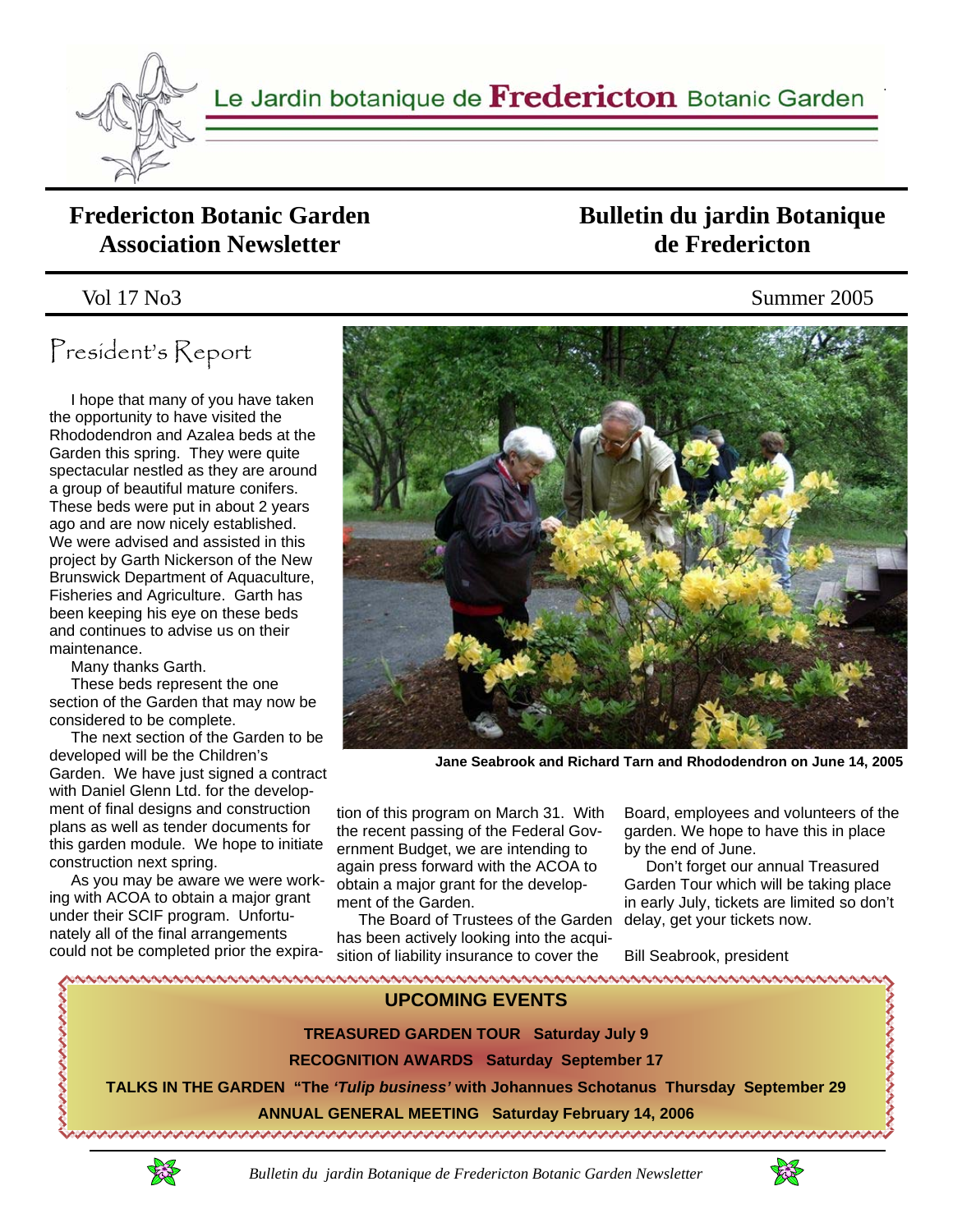*We are starting a new column for the Fredericton Botanic Garden Newsletter: Plants That Changed the World.* 

 *If you are curious about how we came to eat or use a plant product our FBGA sleuths will ferret out the information for you. Did you ever wonder why hard wheat for pasta came to be grown on the Canadian prairies, where does the quinine come from for your summertime gin and tonic, does the Irish potato really come from Ireland or Why the Islands of Indonesia are called "The Spice Islands"?* 

 *In future columns we will let you in on the secrets of plant domestication and why this has been so important for human civilization.* 

### Plants That Changed the World: Rubber

Mike Dillon and Jane Seabrook pesky spelling mistake!

 Think of a world without rubber – no latex surgical gloves for surgery, no tennis balls, no erasers, no rubber seals for high pressure vacuum pumps, no rubber boots or waterproof jackets, no elastic to keep our underwear up.… Actually, when you think about it, there would be no tires for aeroplanes or cars either. Mass transportation would never have gotten off the ground !

 Rubber comes from a tree (Hevea brasiliensis) that grows in the Brazilian rain forest, where for centuries native people made balls, shoes and bottles from the white latex sap oozing from gashes in rubber trees. The rubber tree has some interesting relatives that also have white sap: castor bean, manioc (tapioca) and poinsettia, all members of the Euphorbiaceae or spurge family.



 Vast fortunes were made from rubber

plantations in 19th century Brazil. The opera house in the Brazilian city of Manos, on the Amazon river, is a testament to the wealth of the South American rubber barons.

 Early rubber products were difficult to use because they became brittle in cold weather and sticky in hot weather. Raw rubber needed to be a treatment that included smoking to make it malleable for transport. Charles Goodyear discovered 'vulcanization', a process in which sulphur is used to stabilize raw rubber. Another Scot, John Dunlap, made the first pneumatic tires for bicycles.

 The British government in the late 1800s were interested in growing rubber tree plantations in the wet tropics and germinated rubber tree seeds, with some difficulty, at Kew Gardens near London. This is one of the points in history

where botanists and gardeners really made a difference. Rubber plantations were established by the British in India, Sri Lanka, Thailand and Malaysia and southeast Asia became the world centre of rubber production.

 Like many plants, rubber trees in their native habitat are prey to local diseases and pests. When Henry Ford started rubber plantation project, Fordlandia, in the 1920s the project failed because a leaf blight common in the wet, hot rain forests of the Amazon.

 Because transportation routes from Southeast Asia were problematic during the World War II, rubber was in very short supply. Alternate sources of rubber from plants such as the common dandelion were tested , but ultimately the synthetic manufacture of products with rubber-like qualities was initiated.

 What would the world be like without rubber? Bumpy, spine-jolting wagon rides, no biking smoothly along Fredericton's lovely trails, no tennis, never being able to erase that

# Plant Sale and Raffle

17th Annual Plant Sale

 Well the Plant Sale is over for another year and as with all past years it was another success thanks to the hard work of our member volunteers and the public's support. The net revenue for the sale was \$12,284.00! No small chunk of change!

 Our feature plants were well received and the few that were remaining at the end of the sale will look beautiful in the garden. The new event of the Silent Auction introduced this year did very well bringing in revenue of \$687.00. Perhaps next year we could double that! Thanks to everyone who donated items.

 Events like this require a lot of planning (and a bit of hair pulling) to ensure that it all comes together on that designated Sunday in May. This year I would like to thank some of the key people who went above and beyond to ensure that this happened. First, I want to be sure that Brian Parker who was our Co-chair of the committee is thanked properly for the work he did in making sure we could deliver this event to the city again this year. I know that Brian had his hand in most aspects of the sale this year whether it was soliciting donations, ordering plants, receiving plants, potting plants, transporting plants or just about anything. Thank you Brian for the hard work that you put into this and also thanks to Shelley Parker for supporting Brian in this demanding endeavour.

 Secondly I would like to acknowledge the dedication of Jim and Betty Nicholson, who managed the greenhouse activities at the garden Resource Centre. Who with the support of a number of other dedicated volunteers made sure that every plant that came into the Centre was cared for until the day of the sale. This was a daily commitment involving identifying, potting, watering and some hard work digging up



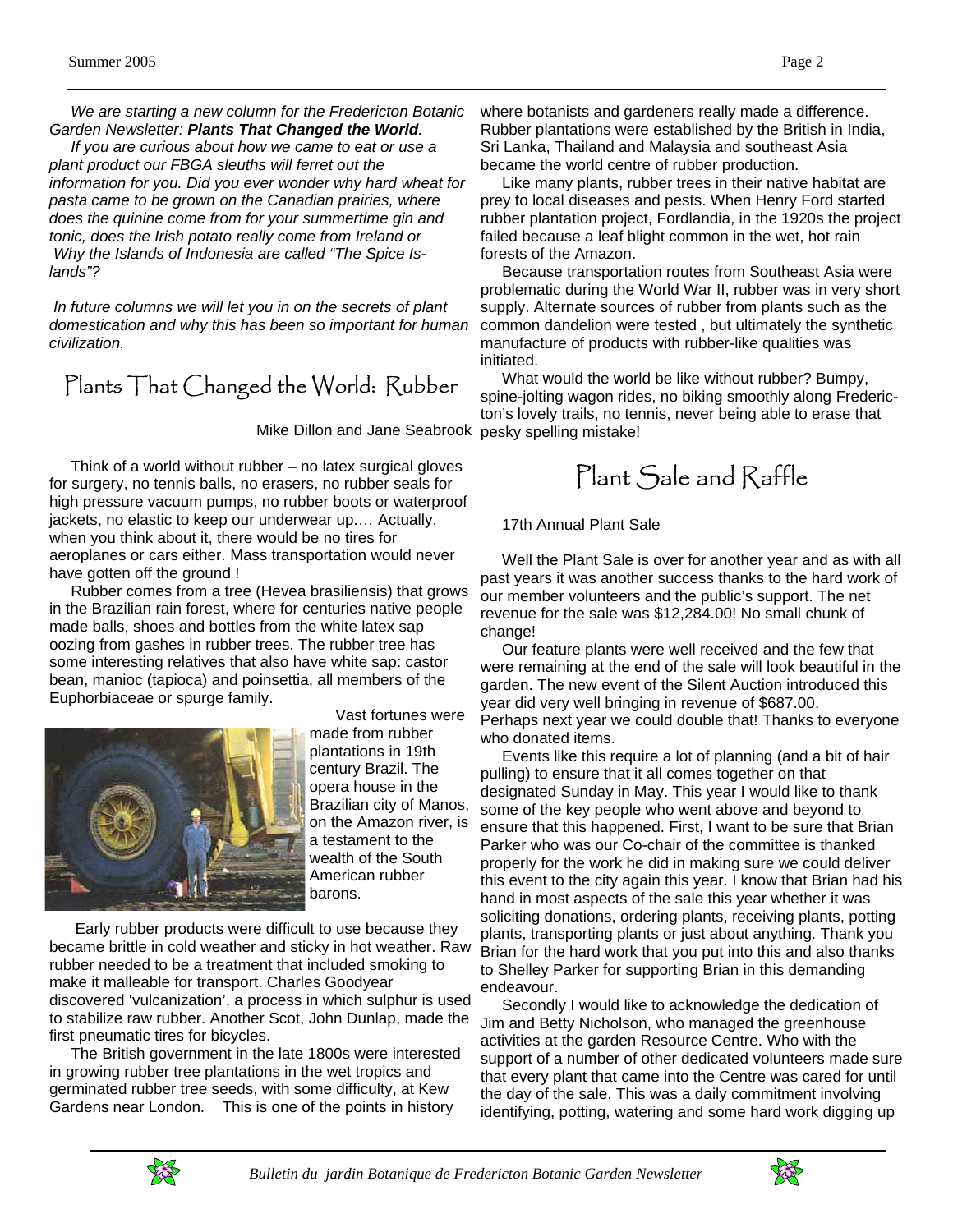from the nursery bed and as well going to members homes to gather donations. Jim has managed the greenhouse operations for as many years as I can remember (which is at least 10 and probably more) however this is to be the last year as Jim and Betty are going to retire from this huge commitment. I would on behalf of the Plant Sale Committee and our membership like to thank Jim and Betty for their years of dedication. These will be hard shoes to fill!! Again thank you both for your commitment to the Garden.

 Thirdly, I want to thank Bill Seabrook for his hard work this year as well. Bill accepted responsibility for the management of the UNB leased greenhouse space and was always willing to assist in anyway that was required. On top of this he continued with all his responsibilities as President. So again thank you to another committed volunteer who can lead by example.

 I would also like to thank Charlie Fullarton who again this year crafted a beautiful garden bench, table and chair for our raffle and then faithfully delivered and retrieved it to and from the Boyce Market for our display every Saturday in May. And to all the rest of you who committed your time and expertise to make this sale a success a huge thank you and round of applause! I hope we can count on you again next year for another fun and exciting experience.

Susan Cassidy Co-chair Plant Sale Committee

## Membership Committee

 May has been a busy month. On May 21 and 22 FBGA was asked to have a booth at Green Village's spring celebration. Many thanks to the volunteers who spent time and effort in giving us a presence there—Wayne Beckett, Nancy Beltrandi, Karen Cook, Lucy Dyer, Bill and Jane Seabrook, and Marie Wilcox. We gained several new members, and talked to others in spite of the location in the seminar area, which was a bit out of the traffic stream.

 The Plant Sale was another busy weekend for us. Our basket draw prize for renewing members was won by Heather Olmstead - who was also a volunteer who helped set up the sale on Saturday afternoon and evening, worked at the sale, and then stayed afterward to help clean the market. Congratulations, Heather!!!!!

 The membership booth had more people walk in this year, thanks to sharing the space with the Plant Sale silent auction. We gained 9 new members, and 25 took advantage of the opportunity to renew.

 On June 18, we plan to have a table at the Fabulous Free Saturday celebrations in Officer's Square.

 New members will have their name entered in a draw for a beautiful and roomy screen tent (see photo ). If you bring a friend to the Fabulous Free Saturday event or to the garden tour, please encourage them to become a member

## WIN a new screen tent!!! HELP US FIND NEW MEMBERS!!!!

All new members joining from Jan 1 until mid July will have their name entered in a draw for a beautiful screen tent. This would be a great addition to any back yard - enjoy those long summer evenings without the annoyance of mosquitoes, blackflies, etc.



Give a gift membership to a new member and your name will also be entered (once for each new membership) along with the new member's name.

Increase your chances of winning this fabulous prize by finding a dozen friends or relatives who are interested in the Botanic Garden and would like to support us by joining. Remember, memberships are a good bargain, and provide a 10% discount at many garden outlets

so that they can share in the advantages of membership and we will put your name in the draw too if the friend joins. The draw will take place at the Treasured Garden Tour on July 9.

 And do not forget that the Treasured Garden Tour will be another excellent time to renew your membership for an additional year (beginning at the time your membership would normally expire). We will again have a draw for an attractive basket of garden supplies for those renewing during the Treasured Garden Tour. Don't miss out on this!! The Boutique will be worth a visit too. For those who did not see it at the Plant Sale, there is a new line of very attractive notecards, we still have some inexpensive utility belts and stretchy plant ties, and we expect to have some sturdy tote bags from Mexico.

 Please consider giving a friend a gift membership before July 9—again, both your name and the friend's would be entered in the draw.!

Submitted by FBGA Membership committee (Nancy Beltrandi, Janis Boston, Wendy Bourque, Karen Cook, Melaine Duchastel, and Lucy Dyer )

#### **New members in 2005**

Claude Berteleme, Lois Boldon, David Seabrook, Lois Cornish, George & Elizabeth Bastin, Linda Jackson, Ann Dunn, Regan Smith, Astrid Wade, Carolann Battiste, M. K. Fitzrandolf, Cecile Ouellet, Janet Phillipps, Heather Weldon, Joan Bilensky, Don & Mary Grant, Sarah Irvine, James McIntyre, Nuala Macdonald-Ross, Diane Harriott, Lynn MacKinnon, Jennie Hornosty, Charlotte Gourlay, Monalee Moore, Zorka Karbusicky, John Welling



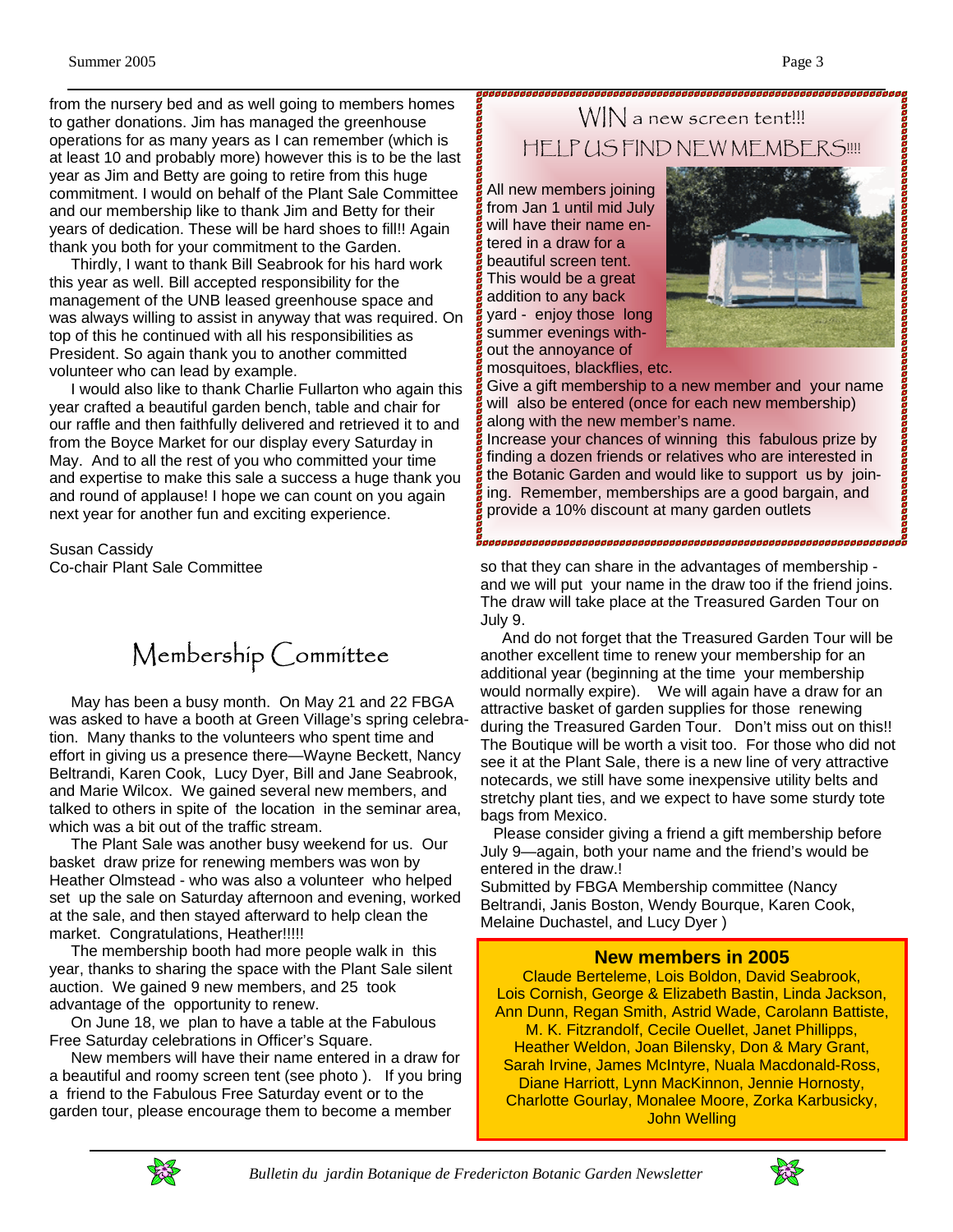#### Garden Visitors

 This spring the Garden was privileged to host a number of visitor to view our lovely rhododendron and azalea displays.

 We were very pleased to have been visited by Captain Dick Steele of Nova Scotia. Capt. Steele is one of North Americas leading rhododendron, azalea breeders. He joined the members tour on June 9 and passed on a wealth of information on the growing and propagation of rhodies.



 On June 14 the Garden was pleased to host a tour by the Mayor and a number of Councilors as well a s a number of senior city administrators to view the rhododendron beds. Judging from the conversations all were very impressed by the developments that have taken place at the garden.



Angela Watson, Jane Seabrook, Carol Matthews Diane Rioux

 We were also visited by Carol Matthews, a writer for a number of gardening and tourism publications. Carol was escorted by representatives of New Brunswick Dept. of Tourism and the Fredericton Department of Tourism (photo writers visit). Jane Seabrook showed them the entire garden

# Talks in the Garden

 **Johannues Schotanus** (Joey) and his brother Tim

along with their father who was originally from the Netherlands started their farm here in New Brunswick. The farm grew as the family grew, with chickens, cows and pigs. But as the farming industry changed the family also changed and they went into the "tulips" business.



In 2000, they had planted 8,000 bulbs, in 2001 24,000 bulbs, last year 60,000 bulbs and are anticipating 100,000 to 200,000 bulbs for this year. In April 2003, the Schotanus Farm became a Registered Bulb Grower. They sell a wide variety of tulips, daffodils, and a various other flowers.

 Next year the brothers hope to have a Tulip Blossom Festival on the farm during the Victoria Day Weekend. They will to show people the fields of tulips in bloom. ( 36 days of continuous blooms). They also grow glads.

 They produce an excellent quality tulip and their agricultural style is entirely environmentally friendly. They also answer questions and problem solve for those who are "into bulbs".

 Johannues is booked for our September 29th "Talks in the Garden". We will have more specifics on his talk later in the summer.

The Fredericton Botanic Garden Newsletter is published four times a year by the Fredericton Botanic Garden Association, Inc. The FBGA is a registered charitable organization for tax

purposes. The objectives of the FBGA are to guide the establishment of the Fredericton Botanic Garden and to foster an awareness and appreciation of plants.

To obtain information on membership and to become involved in FBGA activities please contact us:

**452-9269, at PO Box 57, Stn. A, Fredericton, NB E3B 4Y2 or fbga@nb.aibn.com Web: www.frederictonbotanicgarden.com** 

*Fredericton Botanic Garden Association Board of Directors - 2005 President - Bill Seabrook Vice-President - Joel Richardson Secretary - Joe Harrison Treasurer - Michael Dillon George Bastin Lucy Dyer Jack MacDougall Robert Kenyon Brian Parker Jacques Paynter George Strunz*